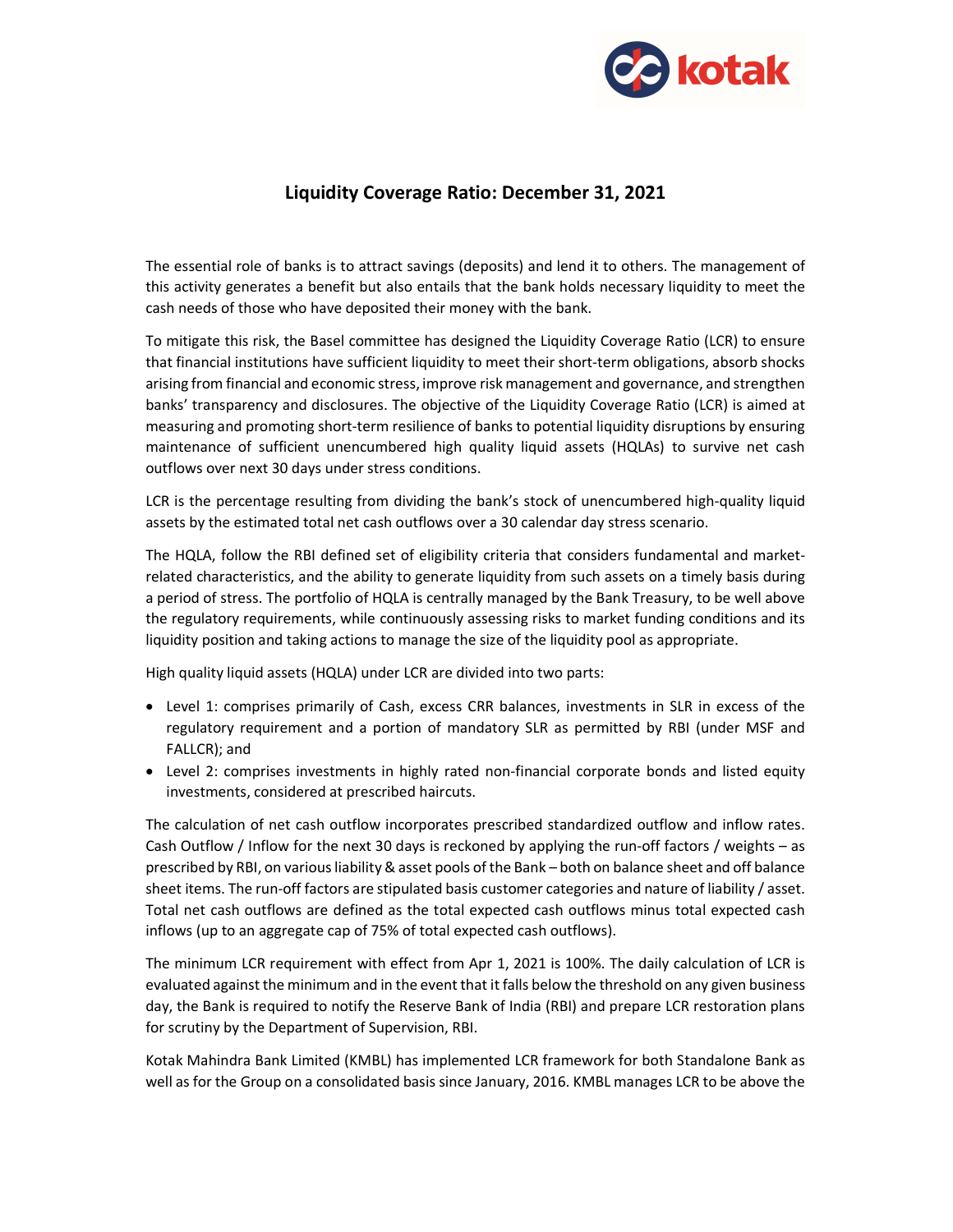

regulatory threshold - reflecting our liquidity risk tolerance and takes into account business mix, asset composition and funding capabilities.

The Bank maintains LCR as per regulatory stipulations at its International branches at GIFT City & DIFC Dubai in accordance with extant regulations.

GIFT City Branch: The International Financial Services Centres Authority (IFSCA) which is the regulator of IFSCs including Gift City has notified regulations applicable for banking and investment activities in the International Financial Services Centres. IBUs must maintain LCR as applicable to Indian banks on a stand-alone basis.

DIFC Branch: The Bank has a Category 1 Authorized branch, located at Dubai International Finance Centre, regulated by Dubai Financial Services Authority [DFSA]. As per extant DFSA regulations, the branch is required to maintain LCR on a standalone basis – with stipulated minimum threshold of 100%.

The daily average LCR for the quarter ended December 31, 2021 at consolidated level was at 145.84% which is above the regulatory minimum threshold of 100%. The following table sets out average LCR of the Bank (Consolidated) for the quarter ended December 31, 2021.

|                            | (Amt in INR million)                                                           |                                                         |            |         |                   |         |                   |         |  |  |
|----------------------------|--------------------------------------------------------------------------------|---------------------------------------------------------|------------|---------|-------------------|---------|-------------------|---------|--|--|
|                            |                                                                                |                                                         | Average Q3 |         | <b>Average Q2</b> |         | <b>Average Q1</b> |         |  |  |
|                            |                                                                                |                                                         | 2021-2022  |         | 2021-2022         |         | 2021-2022         |         |  |  |
| <b>High Quality Liquid</b> |                                                                                |                                                         |            |         |                   |         |                   |         |  |  |
| <b>Assets</b>              |                                                                                |                                                         |            |         |                   |         |                   |         |  |  |
| $\overline{1}$             | <b>Total High Quality</b><br>Liquid Assets (HQLA)                              |                                                         |            | 986,624 |                   | 959,265 |                   | 901,805 |  |  |
| <b>Cash Outflows</b>       |                                                                                |                                                         |            |         |                   |         |                   |         |  |  |
| $\overline{2}$             | Retail deposits and<br>deposits from small<br>business customers,<br>of which: |                                                         |            |         |                   |         |                   |         |  |  |
|                            | (i)                                                                            | Stable deposits                                         | 271,420    | 13,571  | 274,336           | 13,717  | 603,821           | 30,191  |  |  |
|                            | (ii)                                                                           | Less stable<br>deposits                                 | 1,609,326  | 160,933 | 1,563,968         | 156,397 | 1,187,157         | 118,716 |  |  |
| 3                          | Unsecured<br>wholesale funding,<br>of which:                                   |                                                         |            |         |                   |         |                   |         |  |  |
|                            | (i)                                                                            | Operational<br>deposits (all<br>counterparties)         |            |         |                   |         |                   |         |  |  |
|                            | (ii)                                                                           | Non-<br>operational<br>deposits (all<br>counterparties) | 997,149    | 601,231 | 959,877           | 576,143 | 874,739           | 501,510 |  |  |
|                            | (iii)                                                                          | Unsecured<br>debt                                       | 46,750     | 45,598  | 40,556            | 37,947  | 35,712            | 34,311  |  |  |